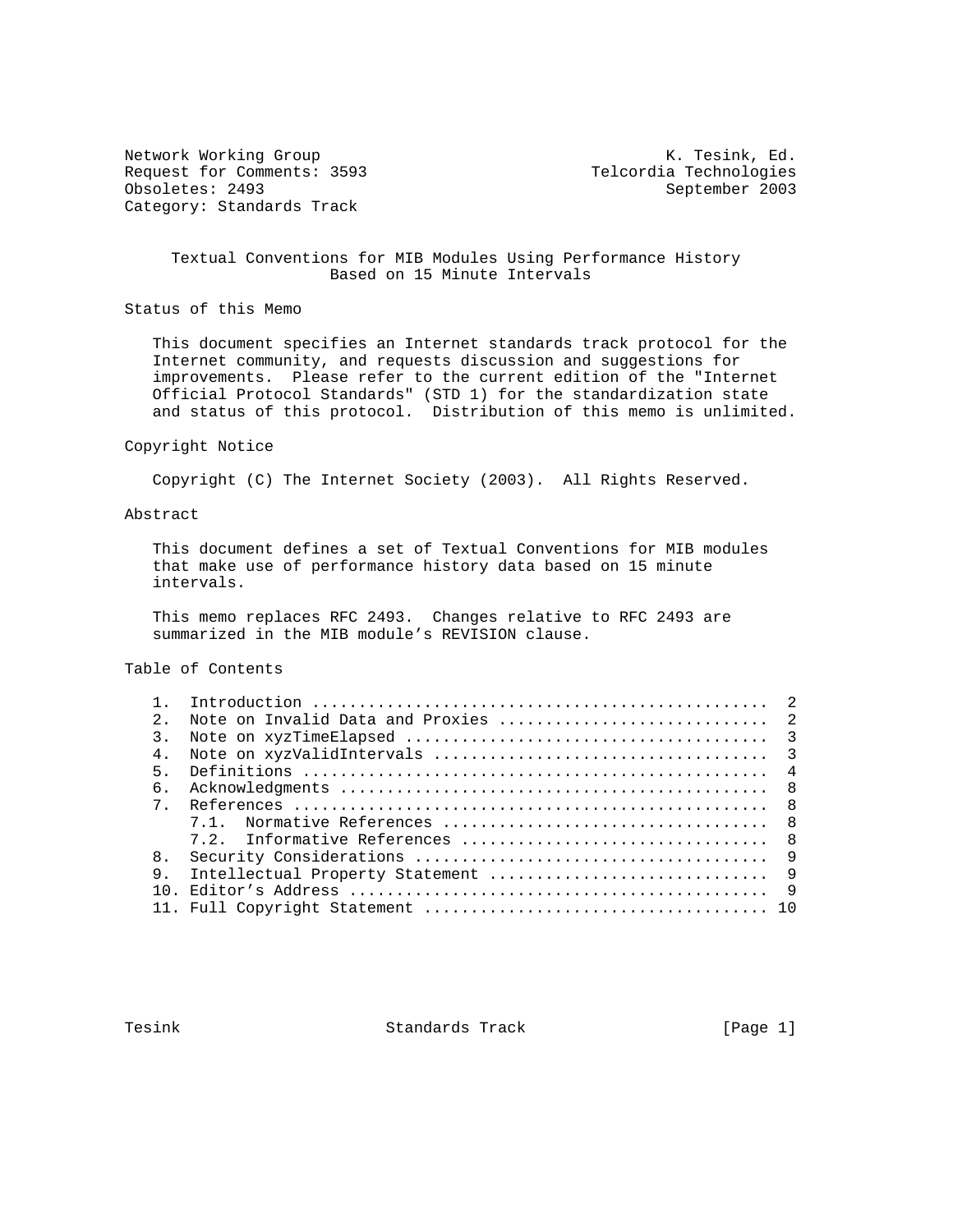## 1. Introduction

 In cases where a manager must obtain performance history data about the behavior of equipment it manages, several strategies can be followed in the design of a MIB that represents the managed equipment, including:

- 0 The agent counts events on a continuous basis and, whenever desired, the manager obtains the value of the event counter and adjusts its understanding of the history of events at the agent.
- 0 The agent allocates events to 'buckets' where each bucket represents an interval of time.

 Telecommunications equipment often makes use of the latter strategy. See [3][4][5][7][8] for examples. In particular, for this equipment it is common that history data is maintained by the agent in terms of fifteen minute intervals.

 This memo does not attempt to compare the relative merits of different strategies used to obtain history data. Differences may include polling policy, the amount of management traffic between manager and agent, agent simplicity, and 'data currentness' of the data obtained by the manager. MIB designers should consider these aspects when choosing a particular strategy in a MIB design. Instead, this memo provides definitions that can be used in MIB modules that require history data based on fifteen minute intervals.

 When designing a MIB module, it is often useful to define new types similar to those defined in the SMI [2]. In comparison to a type defined in the SMI, each of these new types has a different name, a similar syntax, but more precise semantics. These newly defined types are termed textual conventions, and are used for the convenience of humans reading the MIB module. This is done through Textual Conventions as defined in RFC 2579 [1]. It is the purpose of this document to define the set of textual conventions to be used when performance history based on 15 minute intervals is kept. The performance history textual conventions defined in this memo are based on 32 bit counts. For high capacity performance history counts see [9].

2. Note on Invalid Data and Proxies

 In this document, the word proxy indicates an application which receives SNMP messages and replies to them on behalf of the devices where the actual implementation resides, e.g., DS3/E3 interfaces. The proxy will have already collected the information about the DS3/E3 interfaces into its local database and may not necessarily

Tesink **Standards Track** [Page 2]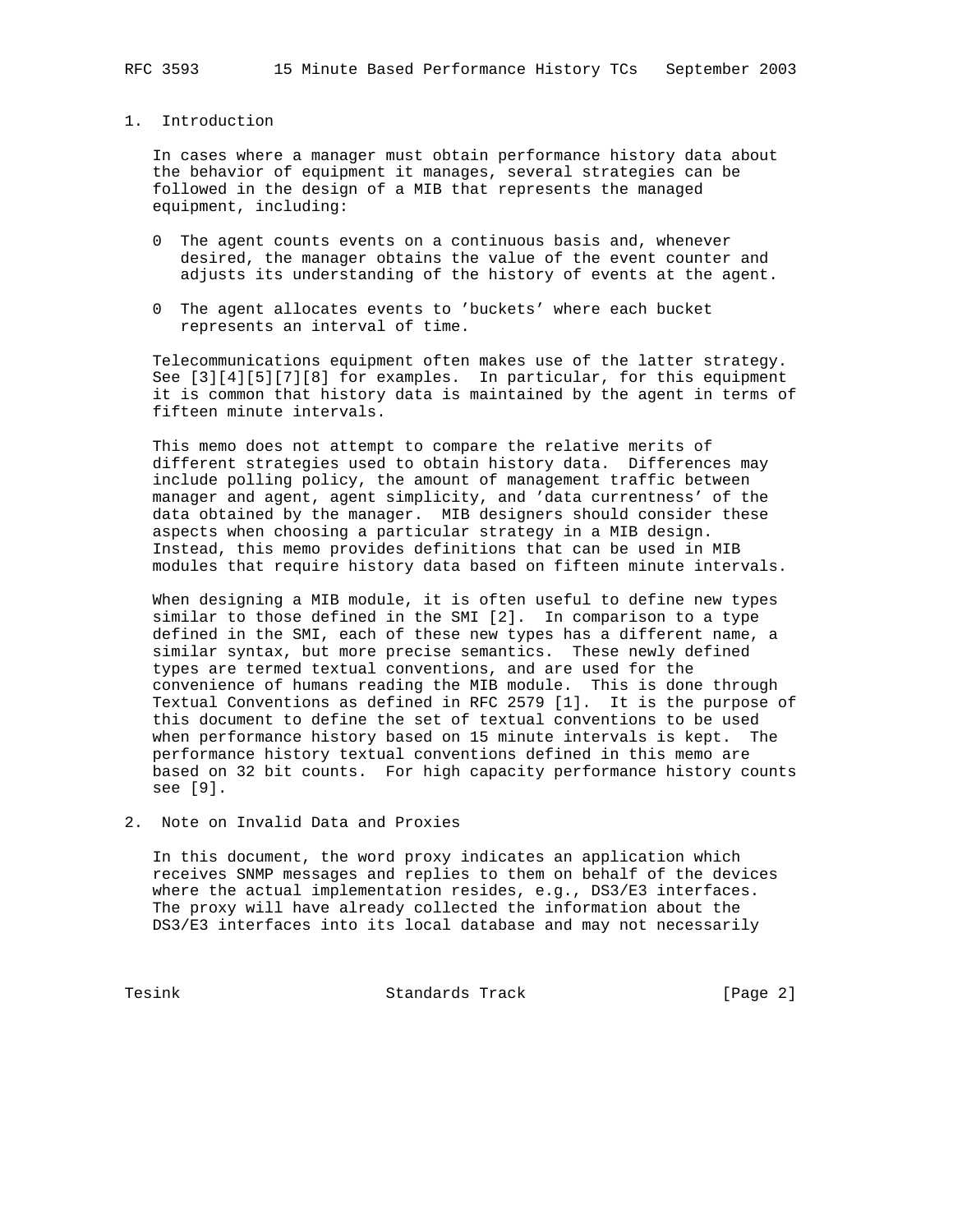forward requests to the actual DS3/E3 interface. It is expected in such an application that there are periods of time where the proxy is not communicating with the DS3/E3 interfaces. In these instances, the proxy will not necessarily have up-to-date configuration information, and will most likely have missed the collection of some data. Missed data collection may result in some intervals in the interval table being unavailable.

3. Note on xyzTimeElapsed

 While xyzTimeElapsed is defined as having a maximum, there may be cases (e.g., an adjustment in the system's time-of-day clock) where the actual value of the current interval would exceed this maximum value.

 Suppose that an agent which aligns its 15-minute measurement intervals to 15-minute time-of-day ("wall clock") boundaries has a time-of-day clock that systematically gains time, and that a manager periodically corrects the clock by setting it back.

 It is assumed that the agent's time-of-day clock is reasonably accurate, say within a few seconds per day. Thus, the manager's periodic clock adjustments will normally be small, and if done frequently enough, need not ever exceed 10 seconds. In this case, all interval durations will be within the allowed tolerance and none need be marked invalid, \_if\_ the ANSI procedure of ending measurement intervals at 15-minute time-of-day boundaries is followed [6].

 If the time-of-day clock is systematically adjusted in small increments, then always ending measurement intervals at 15-minute time-of-day boundaries will result, in the long term, in the correct number of intervals with the correct average duration, irrespective of whether the clock is moved ahead or moved back. Thus, if for some reason, such as an adjustment in the system's time-of-day clock, the current interval exceeds the maximum value, it is considered acceptable that the agent will return the maximum value.

4. Note on xyzValidIntervals

The overall constraint on  $\langle n \rangle$  is  $1 \leq n \leq 96$ . Any additional constraints on n must be defined in the DESCRIPTION clause (e.g., see [5]).

Tesink **Standards Track** [Page 3]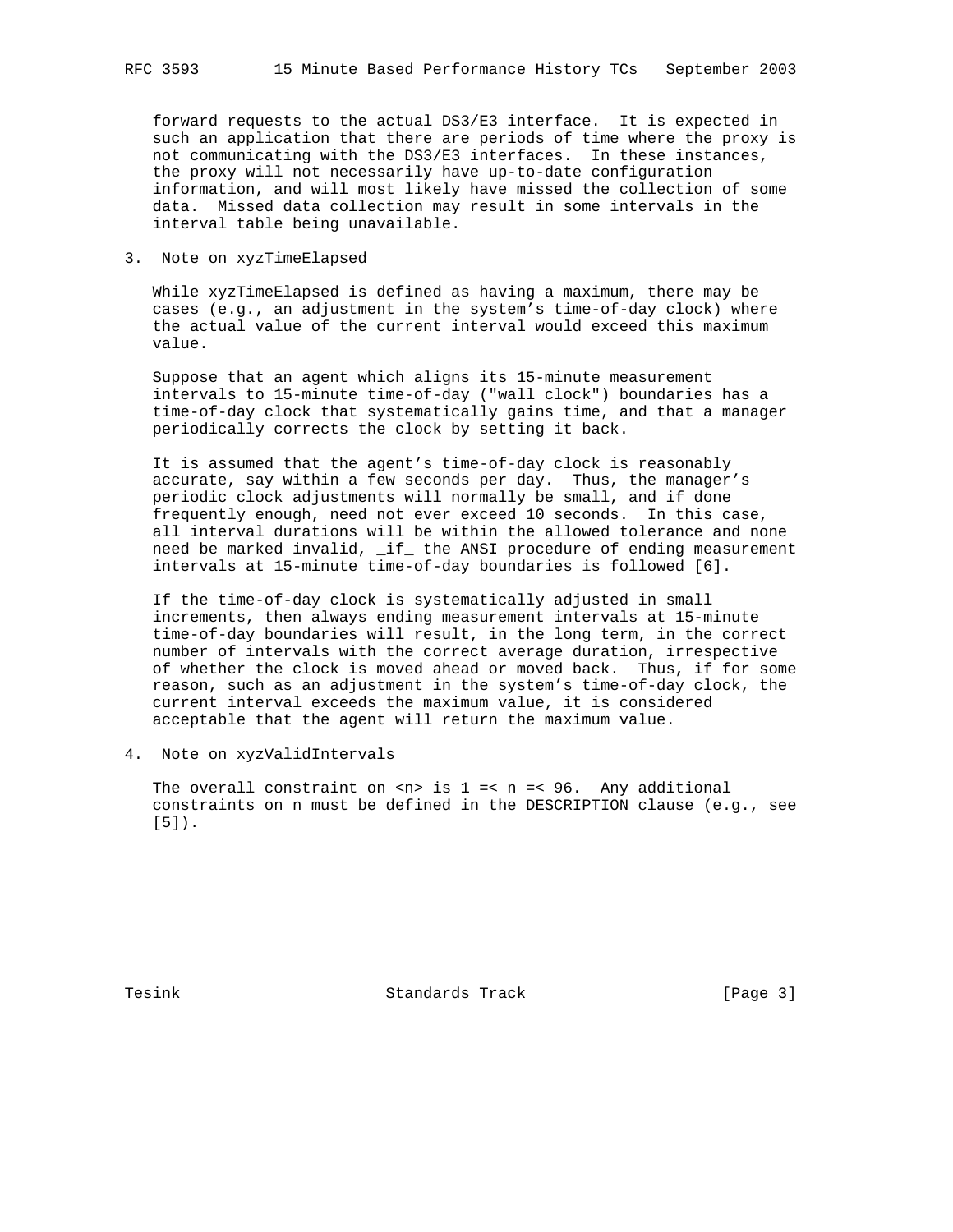```
 PerfHist-TC-MIB DEFINITIONS ::= BEGIN
 IMPORTS
   MODULE-IDENTITY,
    Gauge32, mib-2
       FROM SNMPv2-SMI
    TEXTUAL-CONVENTION
        FROM SNMPv2-TC;
 perfHistTCMIB MODULE-IDENTITY
      LAST-UPDATED "200308130000Z"
      ORGANIZATION "IETF AToM MIB WG"
      CONTACT-INFO
         "WG charter:
            http://www.ietf.org/html.charters/atommib-charter.html
          Mailing Lists:
            General Discussion: atommib@research.telcordia.com
            To Subscribe: atommib-request@research.telcordia.com
          Editor: Kaj Tesink
          Postal: Telcordia Technologies
                   331 Newman Springs Road
                   Red Bank, NJ 07701
                   USA
          Tel: +1 732 758 5254
          E-mail: kaj@research.telcordia.com"
      DESCRIPTION
       "This MIB Module provides Textual Conventions
        to be used by systems supporting 15 minute
        based performance history counts.
        Copyright (C) The Internet Society (2003).
        This version of this MIB module is part of
        RFC 3593; see the RFC itself for full
        legal notices."
      REVISION "200308130000Z"
      DESCRIPTION
       "Contact information and references updated.
       No technical changes have been applied.
        Published as RFC 3593."
      REVISION "199811071100Z"
      DESCRIPTION
       "The RFC 2493 version of this MIB module."
     ::= { mib-2 58 }
```
5. Definitions

Tesink **Standards Track** [Page 4]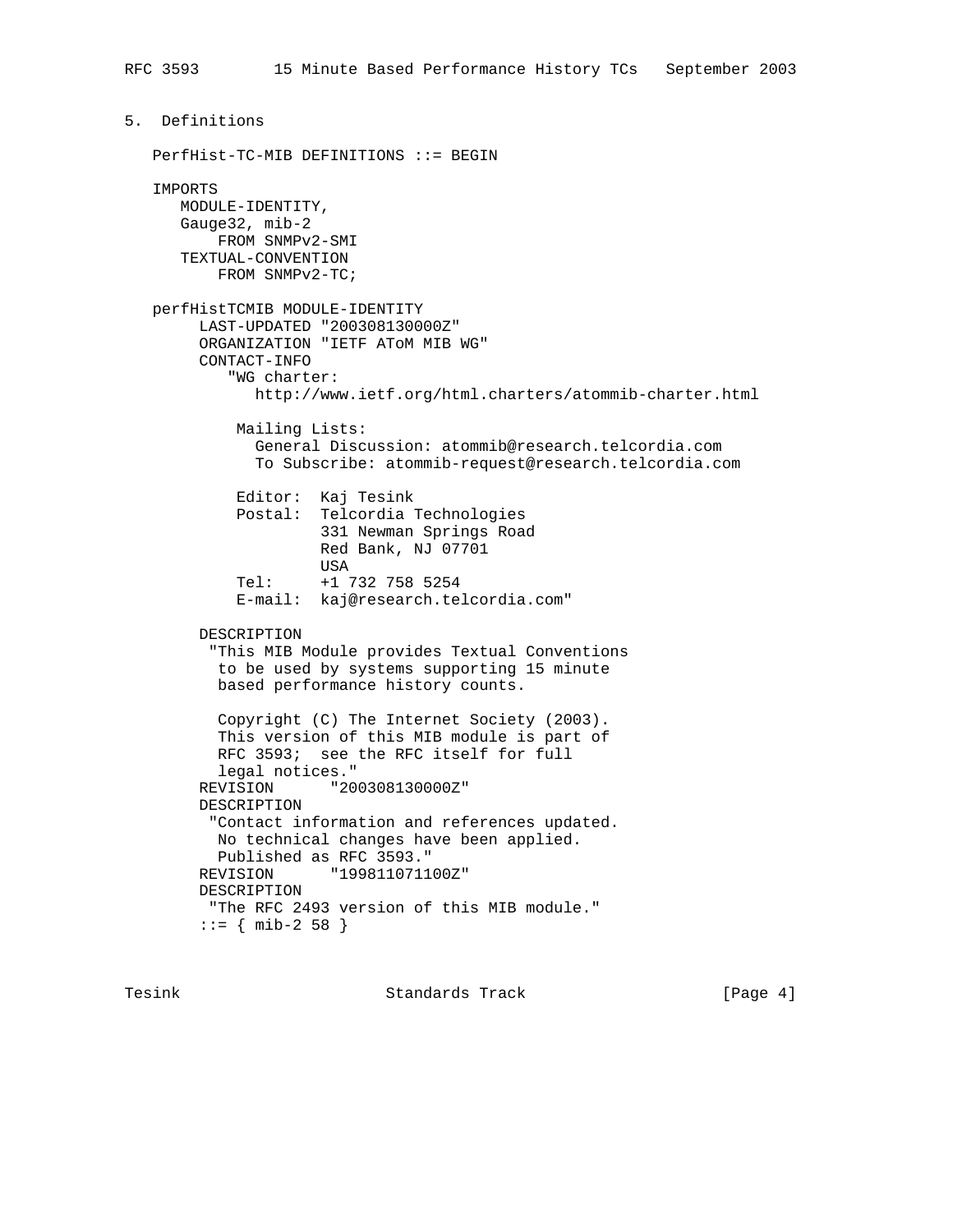-- The Textual Conventions defined below are organized -- alphabetically -- Use of these TCs assumes the following: -- 0 The agent supports 15 minute based history -- counters. -- 0 The agent is capable of keeping a history of n -- intervals of 15 minute performance data. The -- value of n is defined by the specific MIB  $--$  module but shall be  $0 < n = < 96$ . -- 0 The agent may optionally support performance -- data aggregating the history intervals. -- 0 The agent will keep separate tables for the current interval, the history intervals, and the total aggregates. -- 0 The agent will keep the following objects. -- If performance data is kept for multiple instances -- of a measured entity, then -- these objects are applied to each instance of -- the measured entity (e.g., interfaces).  $- -$  -- xyzTimeElapsed OBJECT-TYPE -- SYNTAX INTEGER (0..899) -- MAX-ACCESS read-only -- STATUS current -- DESCRIPTION -- "The number of seconds that have elapsed since -- the beginning of the current measurement period. -- If, for some reason, such as an adjustment in the -- system's time-of-day clock, the current interval -- exceeds the maximum value, the agent will return -- the maximum value."  $---$  ::= {  $xxx$  } -- xyzValidIntervals OBJECT-TYPE -- SYNTAX INTEGER (0..<n>) -- MAX-ACCESS read-only -- STATUS current -- DESCRIPTION -- "The number of previous near end intervals -- for which data was collected. -- [ The overall constraint on <n> is  $1 = < n = < 96$ ; ] -- [ Define any additional constraints on <n> here. ] -- The value will be <n> unless the measurement was -- (re-)started within the last (<n>\*15) minutes, in which -- case the value will be the number of complete 15 -- minute intervals for which the agent has at least -- some data. In certain cases (e.g., in the case

Tesink **Standards Track** Track [Page 5]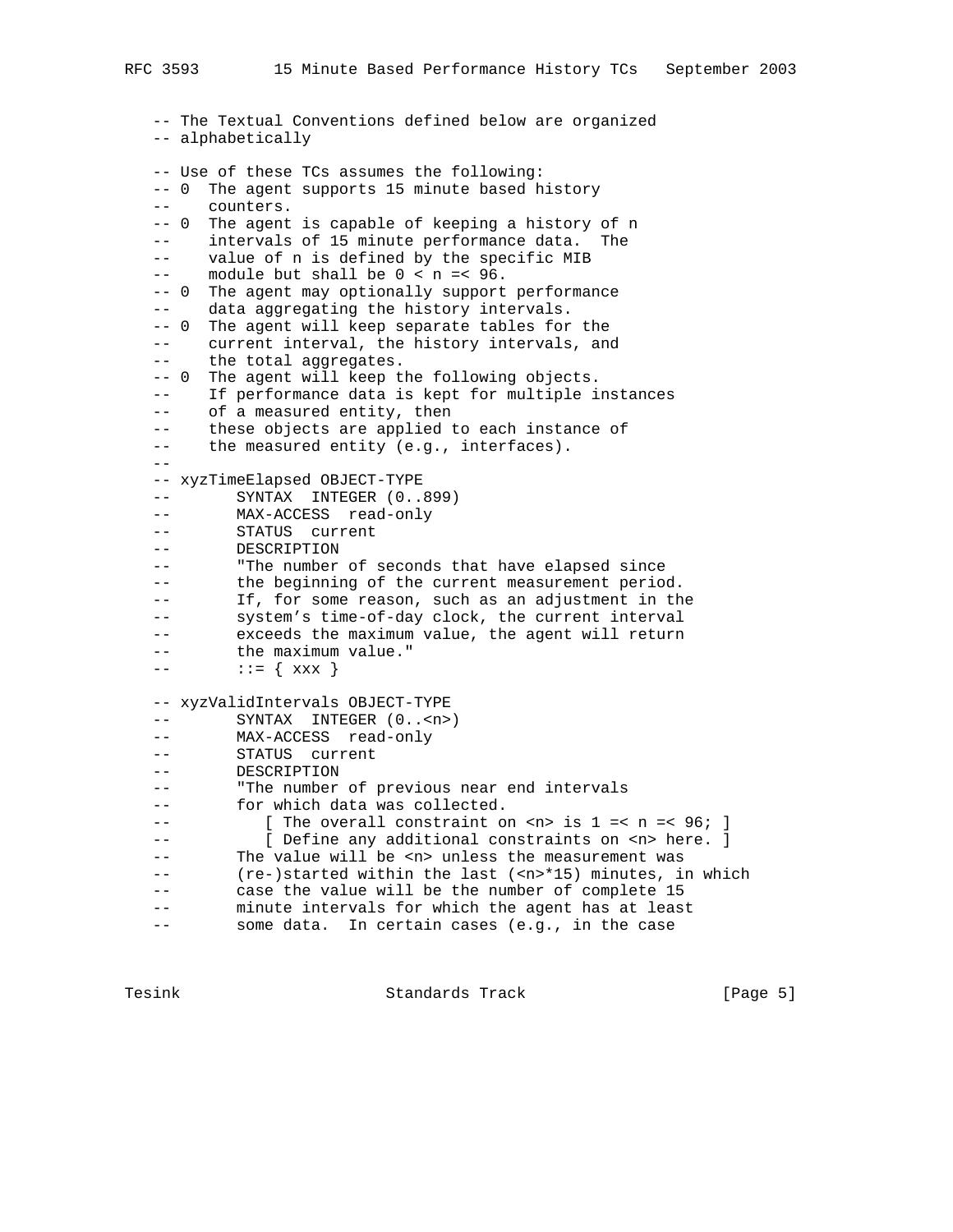-- where the agent is a proxy) it is possible that some -- intervals are unavailable. In this case, this -- interval is the maximum interval number for -- which data is available."  $---$  ::= {  $xxx$  } -- xyzInvalidIntervals OBJECT-TYPE -- SYNTAX INTEGER (0..<n>) -- MAX-ACCESS read-only -- STATUS current -- DESCRIPTION -- "The number of intervals in the range from -- 0 to xyzValidIntervals for which no -- data is available. This object will typically -- be zero except in cases where the data for some -- intervals are not available (e.g., in proxy -- situations)."  $---$  ::= {  $xxx$  } PerfCurrentCount ::= TEXTUAL-CONVENTION STATUS current DESCRIPTION "A counter associated with a performance measurement in a current 15 minute measurement interval. The value of this counter starts from zero and is increased when associated events occur, until the end of the 15 minute interval. At that time the value of the counter is stored in the first 15 minute history interval, and the CurrentCount is restarted at zero. In the case where the agent has no valid data available for the current interval the corresponding object instance is not available and upon a retrieval request a corresponding error message shall be returned to indicate that this instance does not exist (for example, a noSuchName error for SNMPv1 and a noSuchInstance for SNMPv2 GET operation)." SYNTAX Gauge32

Tesink **Standards Track** [Page 6]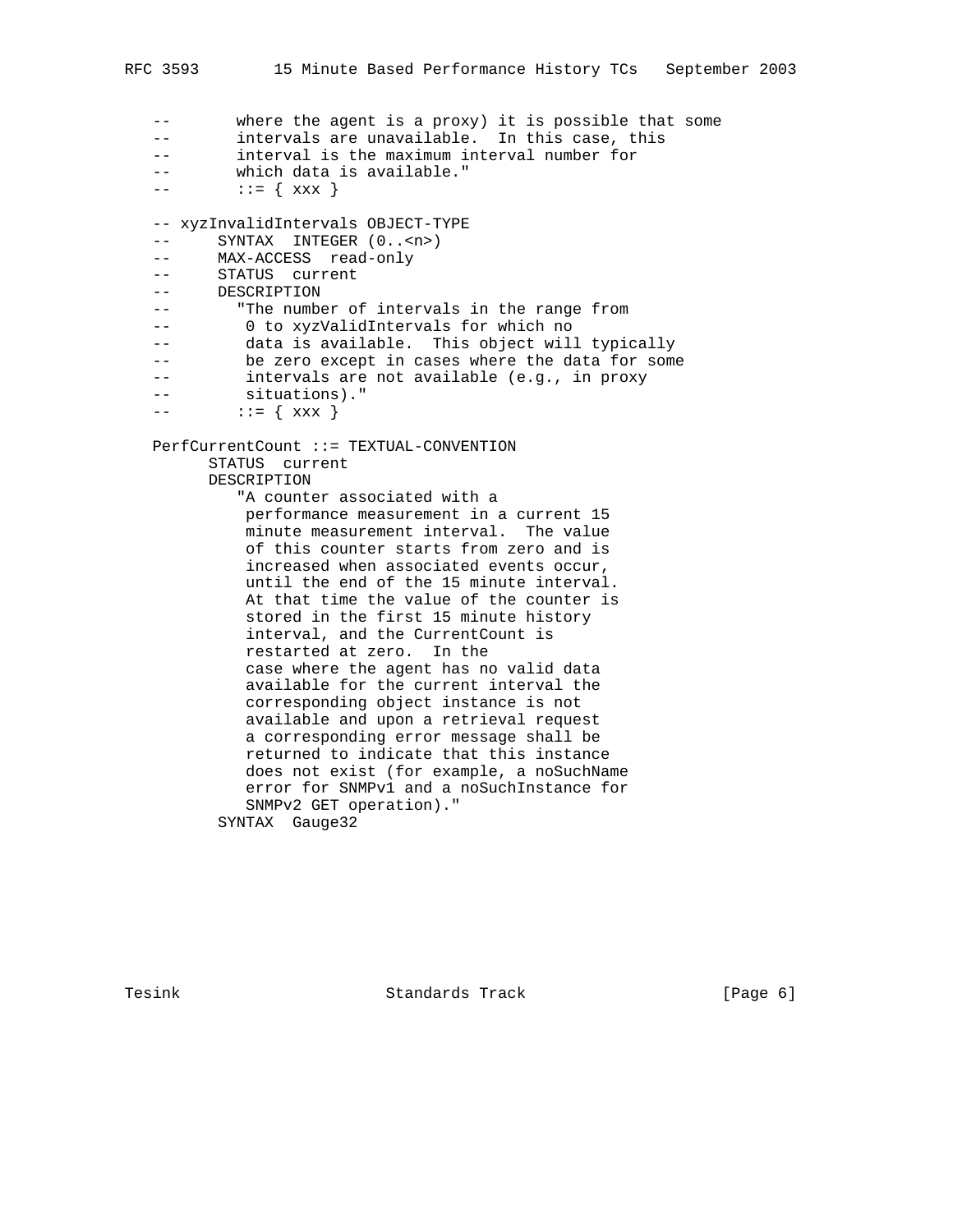```
 PerfIntervalCount ::= TEXTUAL-CONVENTION
       STATUS current
       DESCRIPTION
          "A counter associated with a
           performance measurement in a previous
           15 minute measurement interval. In the
           case where the agent has no valid data
           available for a particular interval the
           corresponding object instance is not
           available and upon a retrieval request
           a corresponding error message shall be
           returned to indicate that this instance
           does not exist (for example, a noSuchName
           error for SNMPv1 and a noSuchInstance for
           SNMPv2 GET operation).
           In a system supporting
           a history of n intervals with
           IntervalCount(1) and IntervalCount(n) the
           most and least recent intervals
           respectively, the following applies at
           the end of a 15 minute interval:
           - discard the value of IntervalCount(n)
           - the value of IntervalCount(i) becomes that
           of IntervalCount(i-1) for n \geq i > 1 - the value of IntervalCount(1) becomes that
             of CurrentCount
           - the TotalCount, if supported, is adjusted."
        SYNTAX Gauge32
 PerfTotalCount ::= TEXTUAL-CONVENTION
       STATUS current
       DESCRIPTION
          "A counter associated with a
           performance measurements aggregating the
           previous valid 15 minute measurement
           intervals. (Intervals for which no valid
           data was available are not counted)"
        SYNTAX Gauge32
```
END

Tesink **Standards Track** [Page 7]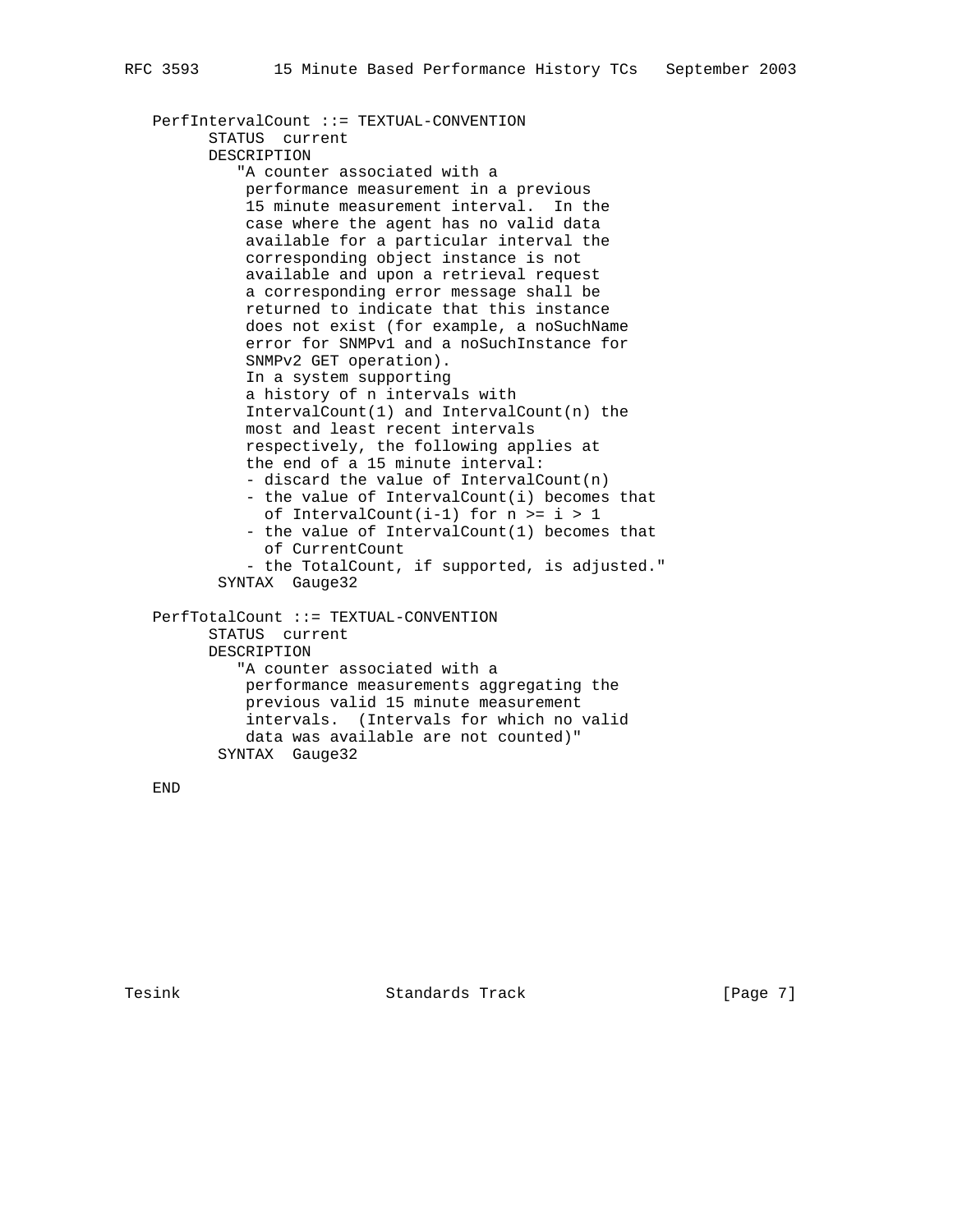6. Acknowledgments

 This document is a product of the AToM MIB Working Group. The editor would like to acknowledge Mike Heard for his many valuable contributions to this memo.

- 7. References
- 7.1. Normative References
	- [1] McCloghrie, K., Perkins, D., Schoenwaelder, J., Case, J., Rose, M. and S. Waldbusser, "Textual Conventions for SMIv2", STD 58, RFC 2579, April 1999.
	- [2] McCloghrie, K., Perkins, D., Schoenwaelder, J., Case, J., Rose, M. and S. Waldbusser, "Structure of Management Information Version 2 (SMIv2)", STD 58, RFC 2578, April 1999.

7.2. Informative References

- [3] Fowler, D., "Definitions of Managed Objects for the DS1, E1, DS2 and E2 Interface Types", RFC 2495, January 1999.
- [4] Fowler, D., "Definitions of Managed Objects for the DS3/E3 Interface Type", RFC 2496, January 1999.
- [5] Tesink, K., "Definitions of Managed Objects for the Synchronous Optical Network/Synchronous Digital Hierarchy (SONET/SDH) Interface Type", RFC 3592, September 2003.
- [6] American National Standard for Telecommunications Digital Hierarchy - Layer 1 In-Service Digital Transmission Performance Monitoring, ANSI T1.231-1997, September 1997.
- [7] Bathrick, G. and F. Ly, "Definitions of Managed Objects for the ADSL Lines", RFC 2662, August 1999.
- [8] Ray, B., and R. Abbi, "Definitions of Managed Objects for High Bit-Rate DSL - 2nd generation (HDSL2) and Single-Pair High-Speed Digital Subscriber Line (SHDSL) Lines", RFC 3276, May 2002.
- [9] Ray, B. and R. Abbi, "High Capacity Textual Conventions for MIB Modules Using Performance History Based on 15 Minute Intervals", Work in Progress.

Tesink **Standards Track** Track [Page 8]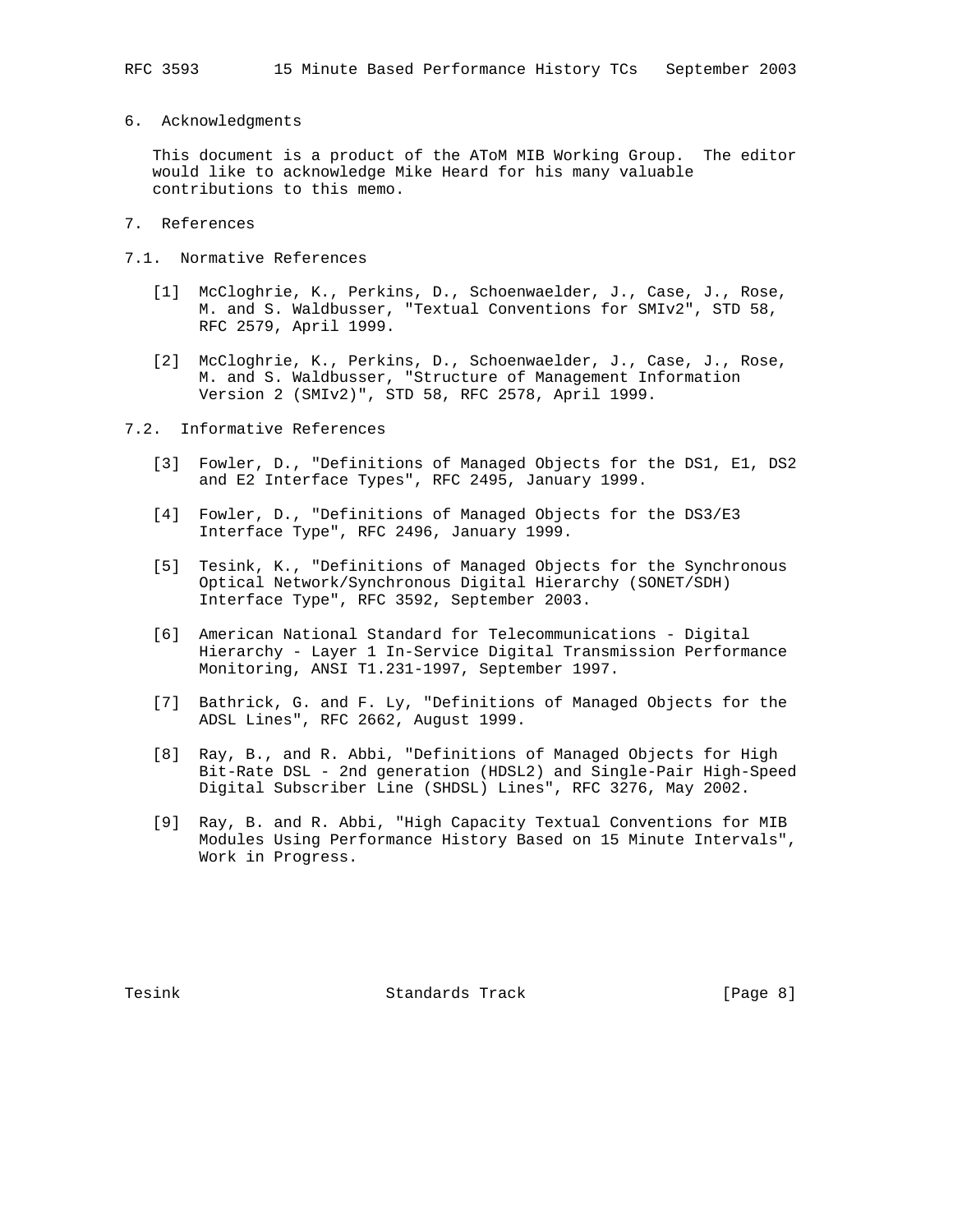## 8. Security Considerations

 This memo defines textual conventions for use in other MIB modules. Security issues for these MIB modules are addressed in the memos defining those modules.

## 9. Intellectual Property Statement

 The IETF takes no position regarding the validity or scope of any intellectual property or other rights that might be claimed to pertain to the implementation or use of the technology described in this document or the extent to which any license under such rights might or might not be available; neither does it represent that it has made any effort to identify any such rights. Information on the IETF's procedures with respect to rights in standards-track and standards-related documentation can be found in BCP-11. Copies of claims of rights made available for publication and any assurances of licenses to be made available, or the result of an attempt made to obtain a general license or permission for the use of such proprietary rights by implementors or users of this specification can be obtained from the IETF Secretariat.

 The IETF invites any interested party to bring to its attention any copyrights, patents or patent applications, or other proprietary rights which may cover technology that may be required to practice this standard. Please address the information to the IETF Executive Director.

10. Editor's Address

 Kaj Tesink Telcordia Technologies 331 Newman Springs Road P.O. Box 7020 Red Bank, NJ 07701-7020

 Phone: +1 732 758 5254 EMail: kaj@research.telcordia.com

Tesink **Standards Track** Track [Page 9]